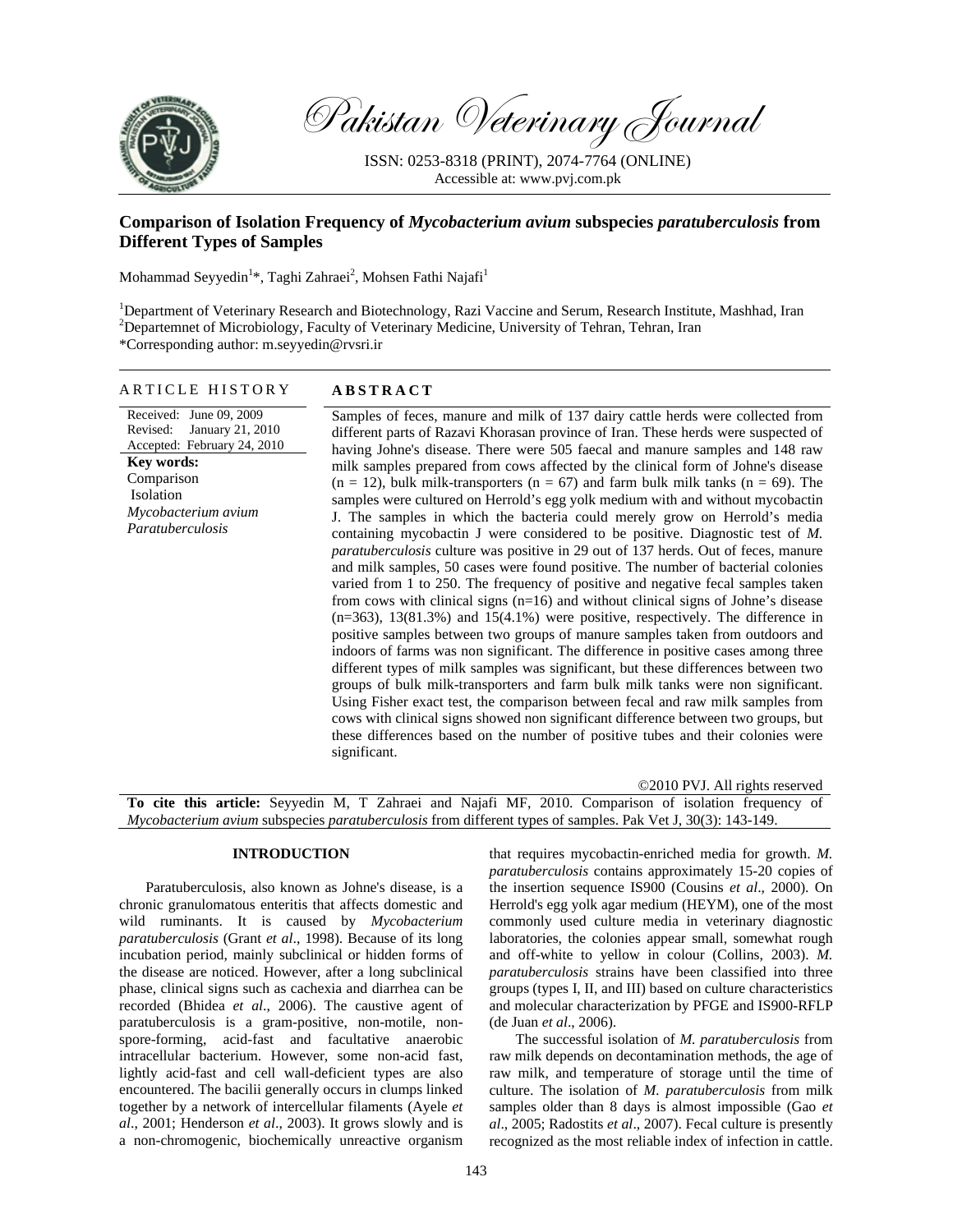A major advantage of fecal culture is that it can identify cattle 1-3 years prior to the appearance of clinical signs (Radostits *et al*., 2007). Fecal culture by radiometric technique is also available. This method is faster, and slightly more sensitive than conventional culture systems but is more expensive and requires specific instruments (Songer and Post, 2005; Gumber and Whittington, 2007; Radostits *et al*., 2007).

The main aim of this study was comparison of isolation frequency of *Mycobacterium avium subspecies paratuberculosis* from different types of samples and the detection of subclinical forms of Johne's disease and recognition of infected dairy herds.

## **MATERIALS AND METHODS**

#### **Sampling**

From May 2006 to October 2007, 505 feces and manure samples and 148 raw milk samples including samples from the bulk milk transporters, from cows with clinical signs of paratuberculosis, and from bulk milk tanks were taken from 137 dairy farms from different parts in Razavi Khorasan province, Iran. The samples were randomly collected from herds suspected of having Johne's disease. With the exception of samples from the bulk milk transporters, other milk samples were taken from both cows infected by the clinical form of paratuberculosis and bulk milk tank of farms from where fecal samples were also taken. No manure sample was taken from farms from which milk or fecal samples were collected. Also, none of the farms was bacteriological tested for detection of *M. Paratuberculosis* before the study.

## **Medium preparation**

For cultivation of *M. Paratuberculosis,* Herrold's medium was prepared according to OIE (2004). In order to prevent bacterial and fungal contamination, 50 mg/L nalidixic acid, 50 mg/L amphotericin B and 50 mg/L vancomycin were added to the medium.

## **Fecal samples**

A total of 379 fecal samples were collected from dairy farms. The samples were directly taken from the cows' rectum. Among these, 16 samples were taken from cows with advanced clinical signs of Johne's disease, 53 were taken from cows without clinical signs but having contact with clinical cases of Johne's disease and the rest of the samples were from animals that had no contact with clinical cases of paratuberculosis. Following collection, samples were immediately placed in a container with ice packs and transported to the laboratory, where 10g of each sample was stored at -70ºC until use for bacterial culture.

### **Manure samples**

A total of 126 manure samples were taken from different herds with the history of Johne's disease. Among these, 63 were sampled from outdoor dairy herds, and the other samples were taken under similar conditions from the same herds indoors. After collection, all samples were transported to the laboratory under cold condition and stored as stated above.

#### **Raw milk samples**

A total of 148 raw samples were obtained from different regions. Out of these, 67 samples were from bulk milk transporters with the capacity of 10000-15000 liters, 69 samples were from the farm bulk milk tanks having the history of Johne's disease, while 12 samples were from cows showing clinical signs of Johne's disease (fecal samples were taken simultaneously from these cows). After collection, all samples were transported to the laboratory under cold condition. Appropriate amount of milk sample (50 ml) was centrifuged at 4ºC (3100 g, 15 min). Cream and pellet fractions were mixed together and kept at -70ºC for bacterial culture.

## **Culture of fecal and manure samples**

Fecal and manure samples were cultured on Herrold's egg yolk agar medium (HEYM) with and without mycobactin J (OIE 2004). The samples, in which the bacteria could merely grow on Herrold's media containing mycobactin J, were considered to be positive. Additional tests such as colony morphology, acid fast staining and Nested PCR–IS900 assay were performed to confirm isolated bacteria.

## **Milk culture**

The isolation was done according to Dundee *et al*. (2001), Grant *et al*. (2005) and Gao *et al*. (2005), with some modifications. Briefly, each pellet and cream fraction was re-suspended in 20 ml of Hexadecylpyridinium chloride (HPC) 0.75% (w/v) and incubated for 5h at room temperature. Following incubation, samples were centrifuged at 4ºC (Bhidea *et al*., 2006) for 15 min, the pellet was separated from supernatant and resuspended in 1 ml sterile PBS buffer. The new suspension (100-200 µL) was used for transferring on Herrold's media, similar to fecal culture.

#### **Colonial morphology**

The isolated bacteria from feces, manure and milk were examined for colony morphology as well as acid fast staining.

## **DNA extraction**

DNA extraction was performed by taking single colonies. The single bacterial colony was taken from the HEYM medium containing mycobactin J and resuspended in 50 µl distilled water in a screw-cap micro-centrifuge tube. The samples were boiled for 20 min prior to being centrifuged at 14000g for 5 min to settle cell debris. Then 2 µL of supernatant containing the genomic DNA, was used for Nested PCR-IS900 amplification (Hosek *et al*., 2006).

## **PCR**

PCR assay was performed for confirmation of *M. paratuberculosis* and was done according to Erume *et al.* (2001), with some modifications. Amplification was carried out in a 50 µl final volume. This consisted of a 5 µl DNA sample mixed with a 45 µl master mix containing 67 mM Tris-HCl (pH 8.8), 2 mM MgCl2, the four deoxyribonuleotide triphosphates, dATP, dCTP, Dgtp,  $dTTP$  (100  $\mu$ M each), 1  $\mu$ M of each of the oligonuleotide primers, 2.5 U *Tag* polymerase in a 0.5 ml Eppendorf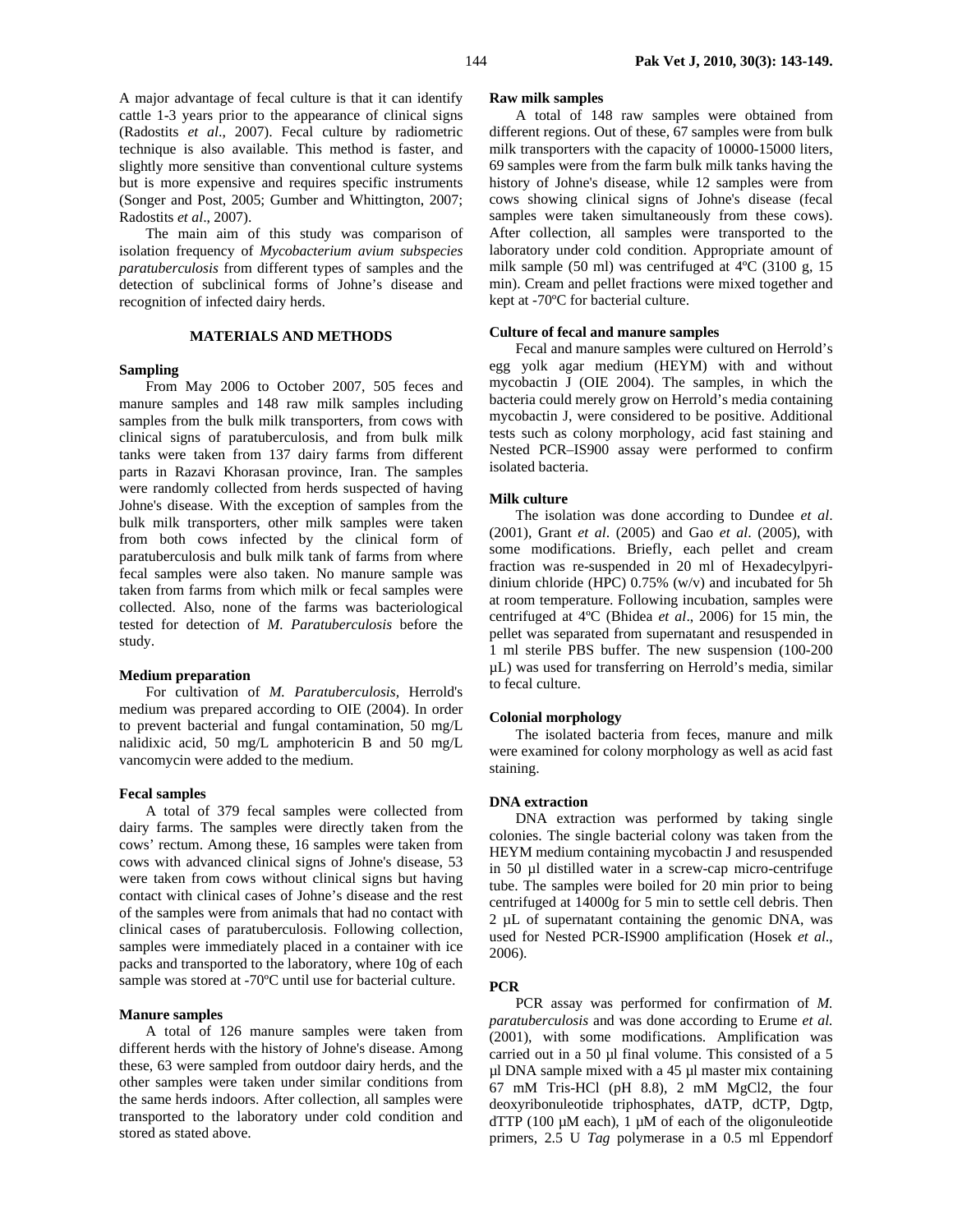tube. Samples were subjected to an initial denaturation step of 94°C for 5 min and then to 30 cycles of denaturation at 94°C for 1 min, annealing at 58°C for 1 min and extension at 72°C for 1 min in a Eppendorf Mastercycler gradient. DNA of *M. paratuberculosis* strain 316F and sterile buffer were used as positive and negative controls, respectively.

Nested PCR assay was done with primers "para 1" (5'- TGA TCT GGA CAA TGA CGG TTA CGG A -3') and "para 4" (5'- CGC GGC ACG GCT CTT GTT- 3') that were used to amplify a 563 bp target region of *M. avium* subsp. *paratuberculosis* IS900 sequence. Then, 5 µl of each of the initial amplification products was transferred to new tubes containing the same reaction mixture described above (exception of oligonucleotide primers para 1 and para 4) and re-amplified using the primers "para 2" ( 5'- GCC GCG CTG CTG GAG TTG A -3') and " para 3" (5'- AGC GTC TTT GGC GTC GGT CTT G -3'). The second PCR products were analyzed on a 1.2% agarose gel containing 0.5% ethidium bromide and visualized by UV-light transilluminator.

#### **Statistical analyses**

Frequency of positive and negative samples of different types was computed. In order to see the magnitude of variation, the data were analyzed statistically using Pearson Chi square test and Fisher exact test.

## **RESULTS**

In this study, we identified and confirmed that cattle were susceptible to Johne's disease on the dairy cattle herds in Razavi Khorasan province, Iran. Also, application of different types of samples for detection of paratuberculosis was evaluated. Diagnostic test of *M. paratuberculosis* culture was positive in milk, manure and fecal samples of 29 out of 137 herds (21.17%). Out of 653 samples, 50 cases (7.66%) were found positive for *M. paratuberculosis* after cultivation.

## **Colonial morphology**

It was possible to observe *M. paratuberculosis* colonies on Herrold's media containing mycobactin J from the  $9<sup>th</sup>$  week onward. In the beginning, colonies were small, about 1 mm in diameter, but their diameter gradually increased up to 3 mm. The colonies were spherical, semi-transparent or translucent, bright in appearance, smooth to somewhat rough and off-white to yellow in colour (Fig. 1). The number of bacterial colonies varied from 1 to 250. The highest and the lowest number of colonies were found in the fecal samples of clinically Johne's-affected cows and raw milk samples of farm bulk milk tanks, respectively (Table 1). All the isolated bacteria were confirmed through colony morphology, acid fast staining and Nested PCR–IS900 assay.

# **Nested PCR**

The all isolated strains were PCR positive and target gene with 210 bp sizes was observed. This corresponds

with size of band of positive control (*M. avium* subsp. *paratuberculosis* strain 316F) (Fig. 2).

## **Isolation of** *M. Paratuberculosis* **from fecal and manure samples**

Table 2 shows the frequency of the positive and negative fecal samples from cows with and without clinical signs of Johne's disease. Among 16 samples taken from the cows with clinical signs, 13(81.3%) were positive after cultivation, while this number for the 363 cows without clinical signs of Johne's disease was 15(4.1%). This indicates that there are considerable differences in both groups. Further analysis by Pearson Chi square test revealed that the difference between the two groups was statistically significant  $(p<001)$ . According to the results, the number of positive tubes and number of colonies were closely related.

The cows without clinical signs belonged to two groups either exposed to or non-exposed to the clinical cases of Johne's disease. As shown in Table 3, out of 53 samples from animals exposed to sick cows, 11(20.8%) were positive, while this value for non exposed group was 1.3% (4 samples from 310 samples). The difference between the two groups was statistically significant  $(P<0.05)$ .

The results of the manure samples taken from dairy farms are shown in Table 4. Out of 63 samples taken from outdoors and 63 samples from indoors, only 3(4.8%) and 7(11.1%) were positive, respectively. The difference between these two groups was non significant.

## **Isolation of** *M. paratuberculosis* **from milk**

None of the samples taken from bulk milk transporters was found positive for M*. paratuberculosis*. Out of 69 samples taken from farm bulk milk tanks, 5(7.3%) were positive. But the samples from cows showing the illness signs showed 58.3% positive (Table 5). The differences in the frequency of positive cases among three groups were significant (P<0.05). Since the number of positives in the samples related to bulk milk transporters and farm bulk milk tanks were not different, positives samples from the milk of cows showing signs were removed from the analysis and then other two groups were compared with Fisher test which revealed non significant difference between the two groups (Table 6).

## **Comparison between fecal and raw milk samples from cows with clinical signs**

Using the exact Fisher test for comparing the results of both groups, it was observed that there were no significant differences between samples from fecal and raw milk of clinical cases (Table 7), but there were some variation between the number of positive tubes and the colonies in both groups. So the numbers of colonies were grouped in three ranges, 11-50, 51-100, 101-250, and the total positive tubes related for each group were recorded. Since probability value was smaller than 5% ( $P = 0.000$ ), the difference between the two groups was statistically significant (Table 8).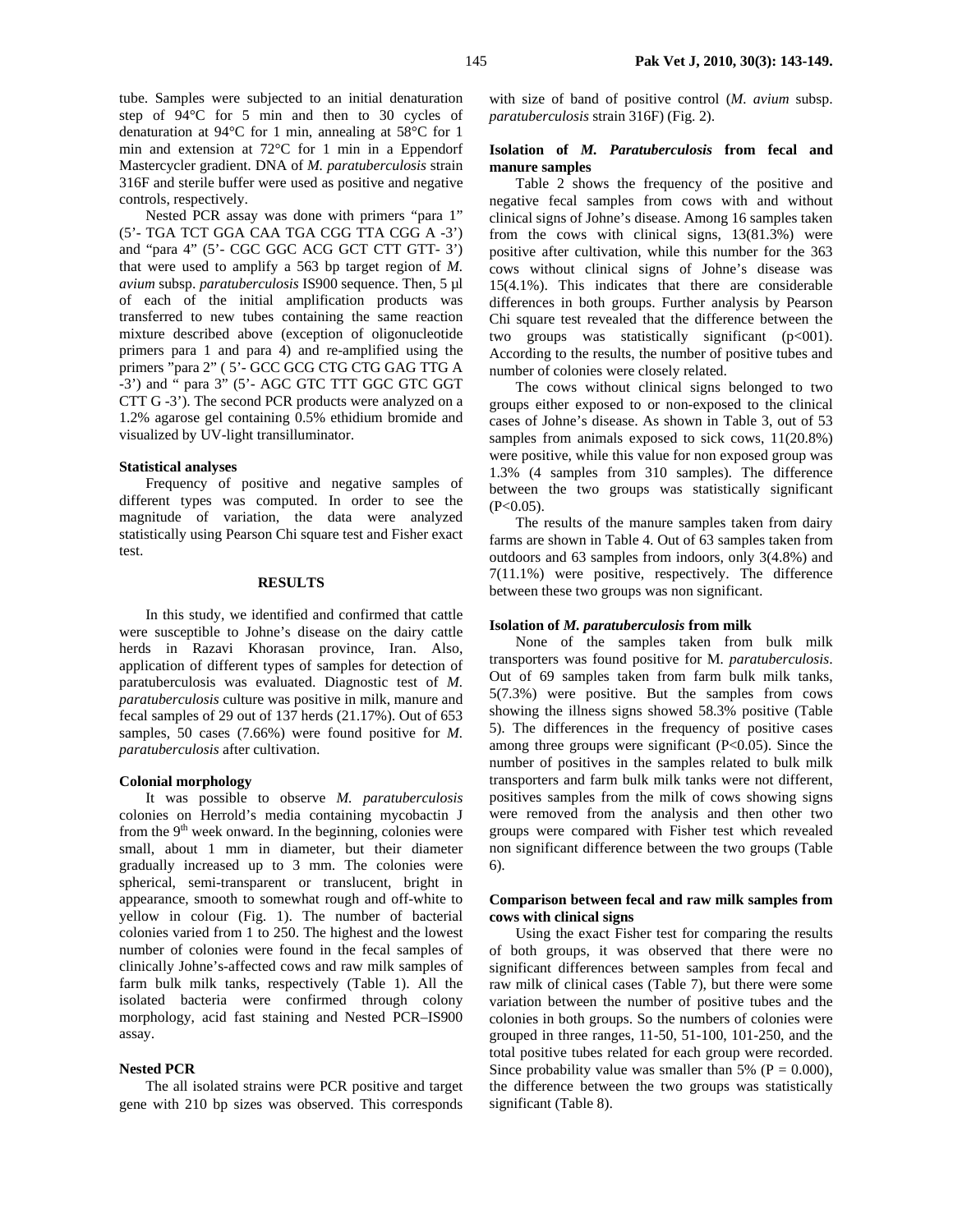

**Fig. 1:** *Mycobacterium avium subsp paratuberculosis* **colonies on Herrold's egg yolk medium containing mycobactin J. E = colonies isolated from cows showing clinical signs of Johne's disease. A, B and C = colonies isolated from raw milk samples and D, F, and G = colonies isolated from fecal samples of the cows without the sings of Johne's disease.** 



**Fig. 2: The result of Nested-PCR of** *Mycobacterium avium subsp. paratuberculosis* **isolated from feces, manure and milk samples growth in specific media. Lane 1 molecular weight of standard (100 bp), Lane 2-13 isolated strains, Lane 14 negative control (sterile buffer), Lane 15 positive control (***M. avium subsp. paratuberculosis* **strain 316F)**.

|  |  | Table 1: The number of positive tubes and their related colonies of milk, manure and fecal culture |  |
|--|--|----------------------------------------------------------------------------------------------------|--|
|--|--|----------------------------------------------------------------------------------------------------|--|

|                     |                                |                            |                  |                              | <b>Type of samples</b>                                              |                                                       |                 |         |  |
|---------------------|--------------------------------|----------------------------|------------------|------------------------------|---------------------------------------------------------------------|-------------------------------------------------------|-----------------|---------|--|
|                     |                                | <b>Raw milk</b>            |                  |                              | <b>Feces</b>                                                        |                                                       | <b>Manure</b>   |         |  |
| <b>Colony count</b> | Cows with<br>clinical<br>signs | Farm<br>bulk milk<br>tanks | <b>Bulk milk</b> | <b>Cows</b><br>with<br>signs | Cows<br>without<br>transporters clinical clinical signs<br>(expose) | <b>Cows without</b><br>clinical signs<br>(Non-expose) | <b>Outdoors</b> | Indoors |  |
| $1 - 10$            |                                |                            | O                | 0                            |                                                                     | O                                                     | 0               |         |  |
| $11-50$             | 10                             |                            | 0                | $\theta$                     |                                                                     |                                                       |                 |         |  |
| 51-100              |                                | 0                          | 0                | 21                           |                                                                     |                                                       | 0               |         |  |
| 101-250             | 0                              |                            | 0                | 12                           |                                                                     |                                                       | 0               |         |  |
| Total               |                                |                            |                  | 33                           |                                                                     |                                                       |                 |         |  |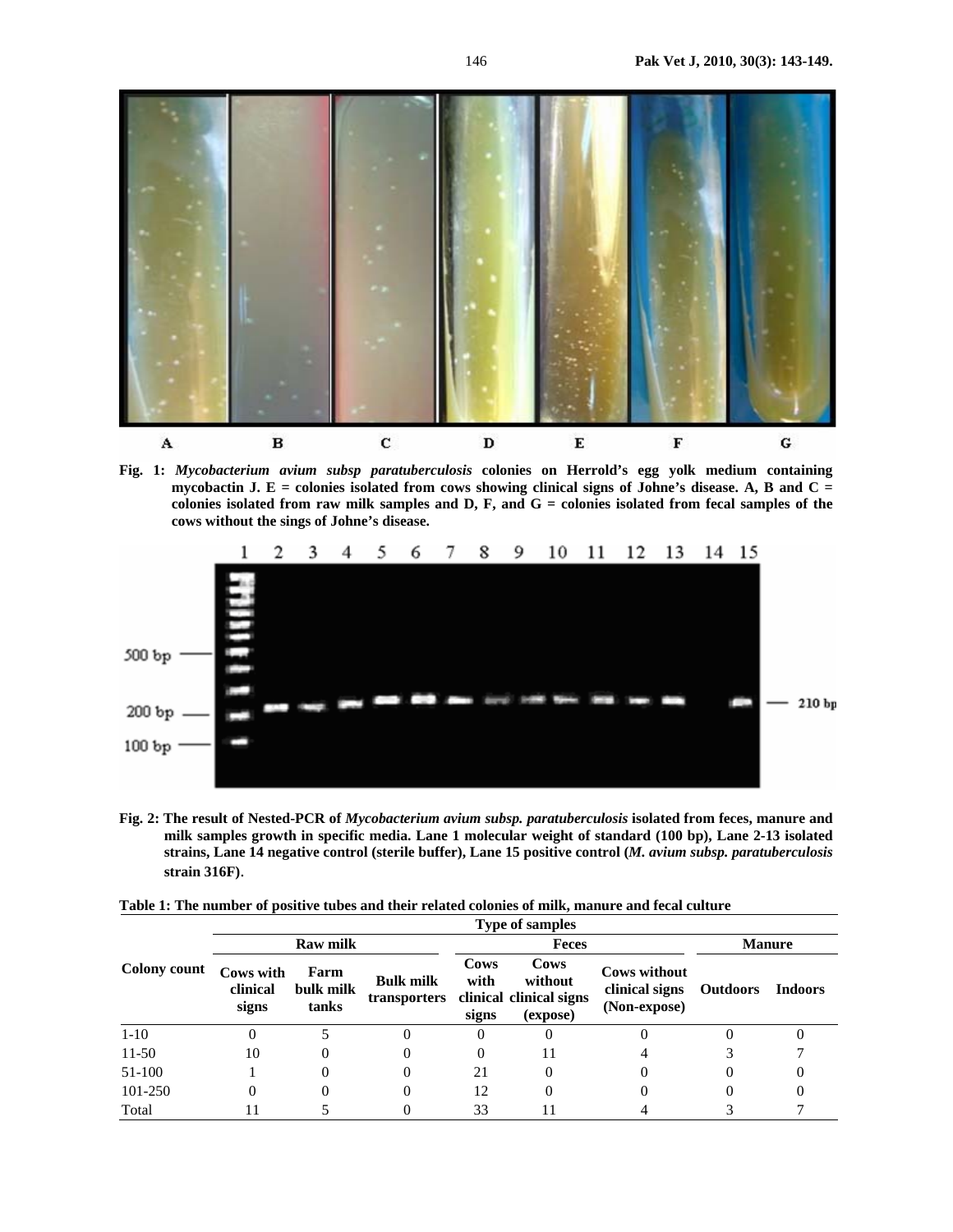| шэсаэс                 |       |                 |         |       |                          |              |       |                          |
|------------------------|-------|-----------------|---------|-------|--------------------------|--------------|-------|--------------------------|
|                        |       | <b>Positive</b> |         |       | <b>Negative</b>          | <b>Total</b> |       |                          |
| <b>Fecal samples</b>   | Count | Column<br>Row   |         | Count | Row                      | Column       |       | <b>Total</b>             |
|                        |       | percent         | percent |       | percent                  | percent      | Count | percent                  |
| With clinical signs    | 13    | 81.3            | 46.4    |       | 18.7                     | 0.9          | 16    | 100.0                    |
| Without clinical signs | 15    | 4.1             | 53.6    | 348   | 95.9                     | 99.1         | 363   | 100.0                    |
| Total                  | 28    | -               | 100.0   | 351   | $\overline{\phantom{0}}$ | 100.0        | 379   | $\overline{\phantom{0}}$ |

**Table 2: The frequency of positive and negative fecal samples for cows with and without clinical signs of Johne's disease** 

Pearson Chi-square: 133.20,  $df = 1$ ,  $P = 0.000$ 

**Table 3: The frequency of positive and negative fecal samples for cows without clinical signs either exposed to or non exposed to the clinical cases of Johne's disease** 

|                                                                                                                                                                                                                                                                                                                                    |                | <b>Positive</b>          |                   |       | <b>Negative</b>          | <b>Total</b>      |       |                          |
|------------------------------------------------------------------------------------------------------------------------------------------------------------------------------------------------------------------------------------------------------------------------------------------------------------------------------------|----------------|--------------------------|-------------------|-------|--------------------------|-------------------|-------|--------------------------|
| <b>Fecal samples</b><br>(without clinical signs)                                                                                                                                                                                                                                                                                   | Count          | Row<br>percent           | Column<br>percent | Count | Row<br>percent           | Column<br>percent | Count | <b>Row</b><br>percent    |
| Exposed to                                                                                                                                                                                                                                                                                                                         |                | 20.8                     | 73.3              | 42    | 79.2                     | 12.1              | 53    | 100                      |
| Non-exposed                                                                                                                                                                                                                                                                                                                        | 4              | 1.3                      | 26.7              | 306   | 98.7                     | 87.9              | 310   | 100                      |
| Total                                                                                                                                                                                                                                                                                                                              | 15             | $\overline{\phantom{a}}$ | 100               | 348   | $\overline{\phantom{0}}$ | 100               | 363   | $\overline{\phantom{a}}$ |
| $\mathbf{D}$ $\mathbf{C}$ $\mathbf{L}$ $\mathbf{L}$ $\mathbf{D}$ $\mathbf{A}$ $\mathbf{D}$ $\mathbf{A}$ $\mathbf{D}$ $\mathbf{D}$ $\mathbf{L}$ $\mathbf{L}$ $\mathbf{L}$ $\mathbf{D}$ $\mathbf{D}$ $\mathbf{L}$ $\mathbf{L}$ $\mathbf{L}$ $\mathbf{L}$ $\mathbf{L}$ $\mathbf{L}$ $\mathbf{L}$ $\mathbf{L}$ $\mathbf{L}$ $\mathbf{$ | $\overline{1}$ | $P = 1$ $0.000$          |                   |       |                          |                   |       |                          |

Pearson Chi-square:  $43.29$ , df = 1, P- value = 0.000

# **Table 4: The frequency of positive and negative manure samples**

|                       | <b>Positive</b> |                          |                   |       | <b>Negative</b>          | <b>Total</b>      |       |                          |
|-----------------------|-----------------|--------------------------|-------------------|-------|--------------------------|-------------------|-------|--------------------------|
| <b>Manure samples</b> | Count           | <b>Row</b><br>percent    | Column<br>percent | Count | Row<br>percent           | Column<br>percent | Count | Row<br>percent           |
| <b>Outdoors</b>       |                 | 4.8                      | 30                | 60    | 95.2                     | 51.7              | 63    | 100                      |
| <b>Indoors</b>        | ⇁               | 11.1                     | 70                | 56    | 88.9                     | 48.3              | 63    | 100                      |
| Total                 | 10              | $\overline{\phantom{a}}$ | 100               | 116   | $\overline{\phantom{a}}$ | 100               | 126   | $\overline{\phantom{a}}$ |

Pearson Chi-square: 1.74,  $df = 1$ ,  $P = 0.19$ 

## **Table 5: The frequency of the positive and negative raw milk samples taken from bulk milk transporters, farm bulk milk tanks of dairy farms and the milk samples of the cows showing clinical signs of Johne's disease**

|                          | <b>Positive</b> |                          |                   |       | <b>Negative</b>          | Total             |       |                          |
|--------------------------|-----------------|--------------------------|-------------------|-------|--------------------------|-------------------|-------|--------------------------|
| <b>Raw milk samples</b>  | Count           | Row<br>percent           | Column<br>percent | Count | Row<br>percent           | Column<br>percent | Count | <b>Row</b><br>percent    |
| Bulk milk transporters   |                 |                          |                   | 65    | 100                      | 48.5              | 65    | 100                      |
| Farm bulk milk tanks     |                 | 7.3                      | 41.7              | 64    | 92.7                     | 47.8              | 69    | 100                      |
| Cows with clinical signs |                 | 58.3                     | 58.3              |       | 41.7                     | 3.7               | 12    | 100                      |
| Total                    | 12              | $\overline{\phantom{a}}$ | 100               | 134   | $\overline{\phantom{a}}$ | 100               | 146   | $\overline{\phantom{a}}$ |

Pearson Chi-square: 45.86, df = 2,  $p = 0.00$ 

**Table 6: The frequency of the positive and negative raw milk samples taken from the bulk milk transporters and farm bulk milk tanks of dairy farms** 

|                         |       | <b>Positive</b>          |                          |       | <b>Negative</b>          | Total                    |       |                              |
|-------------------------|-------|--------------------------|--------------------------|-------|--------------------------|--------------------------|-------|------------------------------|
| <b>Raw milk samples</b> | Count | Row<br>Percent           | Column<br><b>Percent</b> | Count | Row<br><b>Percent</b>    | Column<br><b>Percent</b> | Count | <b>Row</b><br><b>Percent</b> |
| Bulk milk transporters  |       |                          |                          | 65    | 100                      | 50.4                     | 65    | 100                          |
| Farm bulk milk tanks    |       | 7.3                      | 100                      | 64    | 92.7                     | 49.6                     | 69    | 100                          |
| Total                   |       | $\overline{\phantom{a}}$ | 100                      | 129   | $\overline{\phantom{a}}$ | 100                      | 134   | $\overline{\phantom{0}}$     |

Fisher exact test:  $p = 0.06$ 

**Table 7: The frequency of the positive and negative fecal and raw milk samples taken from cows showing clinical signs of Johne's disease** 

|                |       | <b>Positive</b>          |                   |       | <b>Negative</b>          | <b>Total</b>      |       |                       |
|----------------|-------|--------------------------|-------------------|-------|--------------------------|-------------------|-------|-----------------------|
| <b>Samples</b> | Count | <b>Row</b><br>percent    | Column<br>percent | Count | Row<br>percent           | Column<br>percent | Count | <b>Row</b><br>percent |
| Feces          | 13    | 81.3                     | 65                |       | 18.7                     | 37.5              | 16    | 100                   |
| Raw milk       |       | 58.3                     | 35                |       | 41.7                     | 62.5              | 12    | 100                   |
| Total          | 20    | $\overline{\phantom{a}}$ | 100               |       | $\overline{\phantom{a}}$ | 100               | 28    |                       |

Fisher exact test:  $P = 0.231$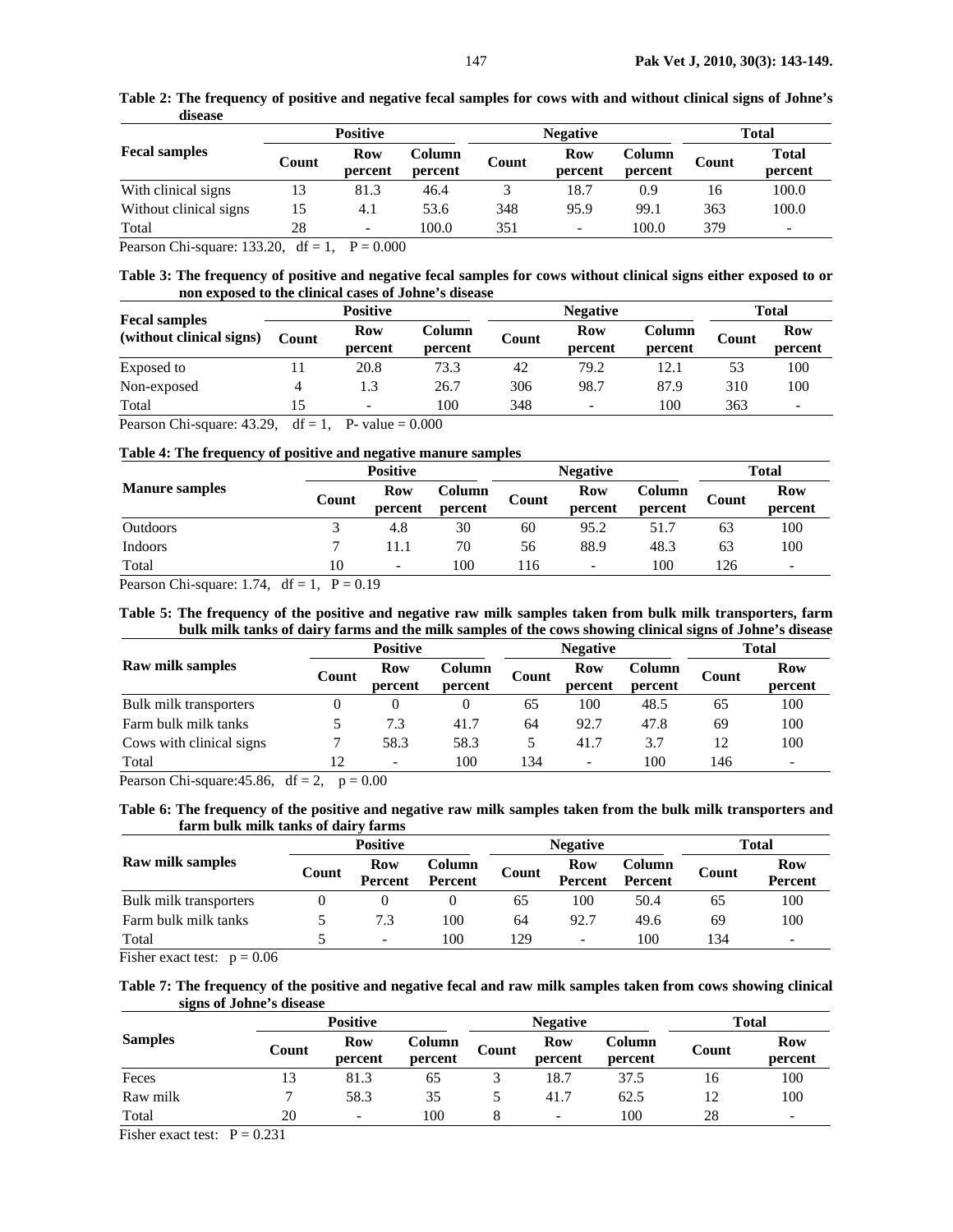| Table 8: Comparison of the number of positive tubes |
|-----------------------------------------------------|
| and their colonies of fecal and milk samples        |
| of clinical cases of Johne's disease                |

| <b>Colony count</b> | Milk samples                                        | <b>Fecal samples</b> |
|---------------------|-----------------------------------------------------|----------------------|
| 11-50               |                                                     |                      |
| 51-100              |                                                     | 21                   |
| 101-250             |                                                     | 12                   |
| Total               |                                                     | 33                   |
|                     | Pearson Chi-square: 34.9744, $df = 2$ , $p = 0.000$ |                      |

## **DISCUSSION**

In this study, we identified and confirmed that the cattle were susceptible to Johne's disease on the dairy cattle herds in Razavi Khorasan province, Iran. Razavi Khorasan province is one of the largest provinces in Iran in terms of size and animal populations. It is located in the north east of Iran and borders with Afghanistan and Turkmenistan.

As explained in Tables 2 and 3, significant differences were observed in the frequency of positive animals between the cows with and without clinical signs. Also, differences were seen in the number of positive tubes and the number of organism colonies (Table 1). The transmission of *M. paratuberculosis* via milk and colostrum increases the risk of paratuberculosis infection in the herd (Manning *et al*., 1988). Also, with the continous development and phase-switching of disease from subclinical to clinical, bacterial shedding rate in milk and especially in the feces increases. This increase in bacterial shedding, specifically in feces, causes extension of environmental contamination and increases the frequency of affected animals. Similar findings have been reported by Whittington and Sergeant (2001). When the feces containing the *M. paratuberculosis* mix with soil, there is a reduction of 90-99% in the apparent viable count of the organism. This is probably caused by binding of bacteria to soil particles, which are excluded from culture by sedimentation during sample preparation (Whittington *et al*., 2003). Also, attachment to soil occurs with other non tuberculous mycobacteria (Brooks *et al*., 1984). *M. Paratuberculosis* is relatively susceptible to sunlight and drying, and continuous contact with urine and feces reduces the longevity of the bacteria (Jørgensen, 1977).

It was expected that there would be a significant difference between the manure samples collected from indoors and outdoors, but the differences were not significant statistically (Table 4). This is probably related to the small number of samples and their conditions, including conditions of collection, storing and period of storing manure at various farms. *M. paratuberculosis* may be transmitted prenatally or postnatally, when most infection occurs through the fecal-oral route (Sweeney, 1996). The commonest route of infection with *M. paratuberculosis* is through nursing from an infected dam (via contaminated teats or direct shedding of the organism into the colostrum/milk) or ingestion of contaminated feed and water. Cows affected by clinical or subclinical form of Johne's disease can shed a large number of *M. paratuberculosis* into colostrum or milk. Thus, colostrum or milk of infected cows, if fed to calves, could serve as a potential source of infection (Radostits *et al*., 2007).

Removal of the calf from the dam at birth before nursing is one strategy that helps reduce the incidence of Johne's disease (Rossiter and Burhans, 1996).

There was significance difference between the milk samples belonging to clinical cases and the other two groups. Therefore, a comparison was done between the milk samples taken from bulk milk transporters and farm bulk milk tanks. However, no significant difference was observed statistically between both groups, which seems to be due to the small number of samples. Nearly 10% of subclinically infected cows and 50% of animals showing clinical paratuberculosis excreted the agent in the milk (Pavlas, 2005). Also, according to some of reports do not different between diagnostic sensitivity *M. paratuberculosis* from milk and feces under identical conditions (Sweeney *et al*., 1992; Pillai and Jayarao, 2002), but on the other hand, the number of *M. paratuberculosis* shed through milk compared with feces is less (Radostits *et al*., 2007). For this reason a comparison was made between the frequency of isolation of bacteria from milk and the feces of cows showing clinical signs of Johne's disease. There were numerical differences between the two types of samples, but the differences were not significant statistically. This lack of statistical difference may be due to the small number of samples. Therefore, comparison was done between the number of the positive tubes and their bacterial colonies. In this comparison, statistically significant differences were seen between isolation of bacteria from milk and feces.

It is essential to remark that the sale of calves and the transportation of animals and their manure may be prohibited until the results of two consecutive fecal culture tests (with an interval of six or 12 months) are negative. Not only organization of educational workshops for scientists of veterinary laboratories and veterinarians, but also making the owners of cattle herds aware of the importance of Johne's disease will be useful. In addition to fecal samples, examination of manure samples and milk samples taken from farm bulk milk tanks can help to detect subclinical forms of Johne's disease. In conclusion**,**  according to the current report of bacterial isolation from different places and the economic importance of Johne's disease, it is logical and essential that the prevalence rate of the disease in dairy cattle herds is initially determined by at least two different types of samples and tests and afterwards the control programs are adopted.

#### **Acknowledgments**

We would like to acknowledge the collaboration of the management and personnel of the Department of Microbiology & Immunology, College of Veterinary Medicine, Tehran and the collaboration of the management and staves of biotechnology research department of Razi Vaccine & Serum Research Institute of Mashhad. Special thanks go to the management and staves of veterinary headquarters in Razavi Khorasan province, particularly Dr. Javad Alami who collaborated with us for sending the samples.

#### **REFERENCES**

Ayele WY, M Machackova and I Pavlik, 2001. The transmission and impact of paratuberculosis infection